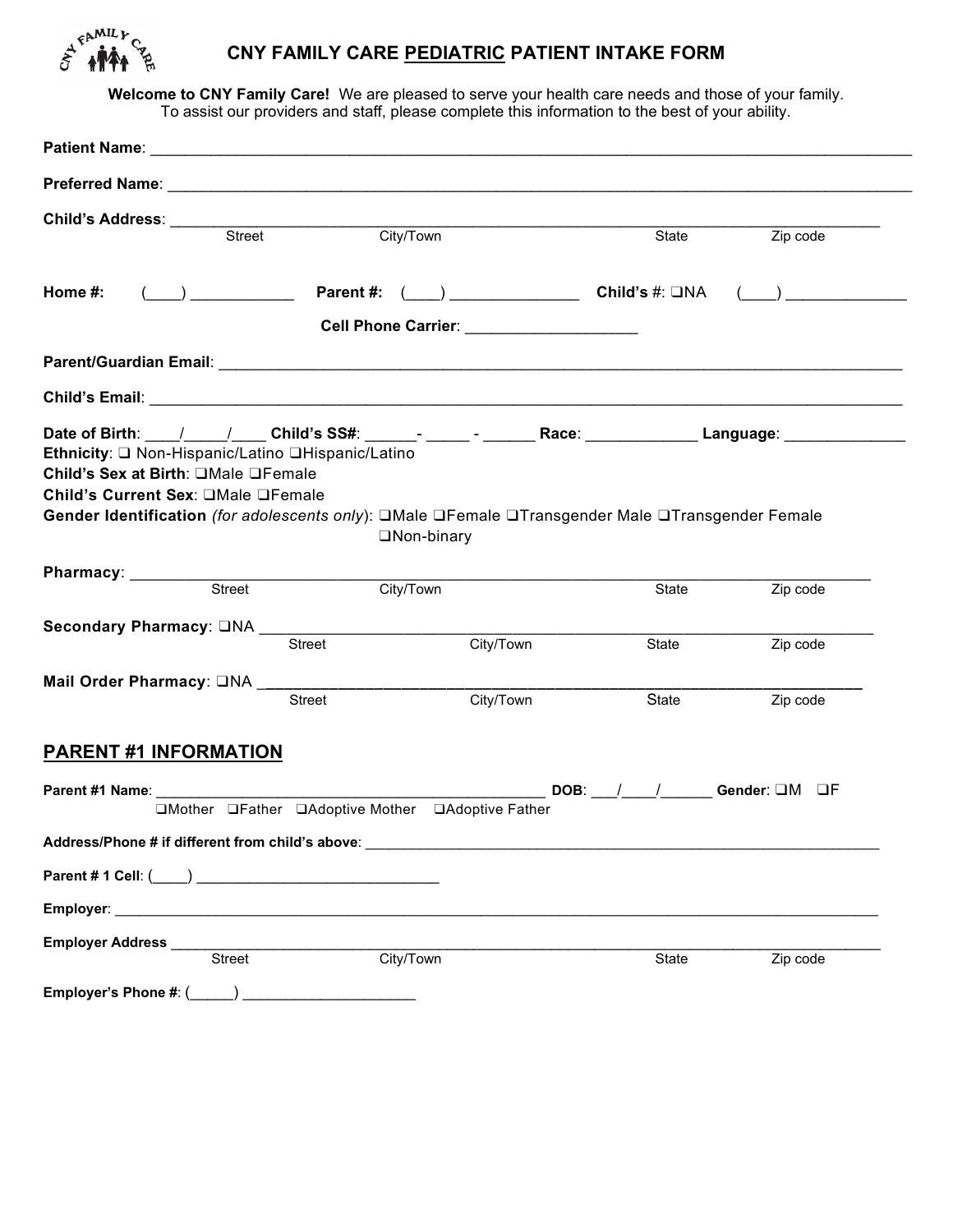| <b>PARENT #2 INFORMATION</b>                      |                              |                                                                                                                                                                                                                                                                                                                                                                    |       |              |
|---------------------------------------------------|------------------------------|--------------------------------------------------------------------------------------------------------------------------------------------------------------------------------------------------------------------------------------------------------------------------------------------------------------------------------------------------------------------|-------|--------------|
|                                                   |                              | □Mother □Father □Adoptive Mother □Adoptive Father                                                                                                                                                                                                                                                                                                                  |       |              |
|                                                   |                              |                                                                                                                                                                                                                                                                                                                                                                    |       |              |
|                                                   |                              |                                                                                                                                                                                                                                                                                                                                                                    |       |              |
|                                                   |                              |                                                                                                                                                                                                                                                                                                                                                                    |       |              |
|                                                   |                              | Employer Address Street City/Town                                                                                                                                                                                                                                                                                                                                  | State | Zip code     |
| <b>HIPAA CONTACT INFORMATION</b>                  |                              |                                                                                                                                                                                                                                                                                                                                                                    |       |              |
| <b>Emergency Contact:</b>                         |                              |                                                                                                                                                                                                                                                                                                                                                                    |       |              |
| (Person not living with child)                    | Name                         | Relationship                                                                                                                                                                                                                                                                                                                                                       |       | Phone number |
|                                                   |                              | City/Town                                                                                                                                                                                                                                                                                                                                                          | State | Zip code     |
| <b>LEGAL GUARDIAN INFORMATION</b><br>Name<br>Name | Relationship<br>Relationship | If the parent(s) are not the child's Legal Guardian(s), please list below who is the Legal Guardian(s) for this child:<br>Address (If different then child's address listed above) (Address (If different then child's address listed above)<br>Address (If different then child's address listed above) (Address (If different then child's address listed above) |       |              |
| Name                                              |                              | Relationship Address (If different then child's address listed above) (2008) Phone number<br>Please explain any particular circumstances regarding custody and parties involved in medical decision making:                                                                                                                                                        |       |              |
|                                                   |                              |                                                                                                                                                                                                                                                                                                                                                                    |       |              |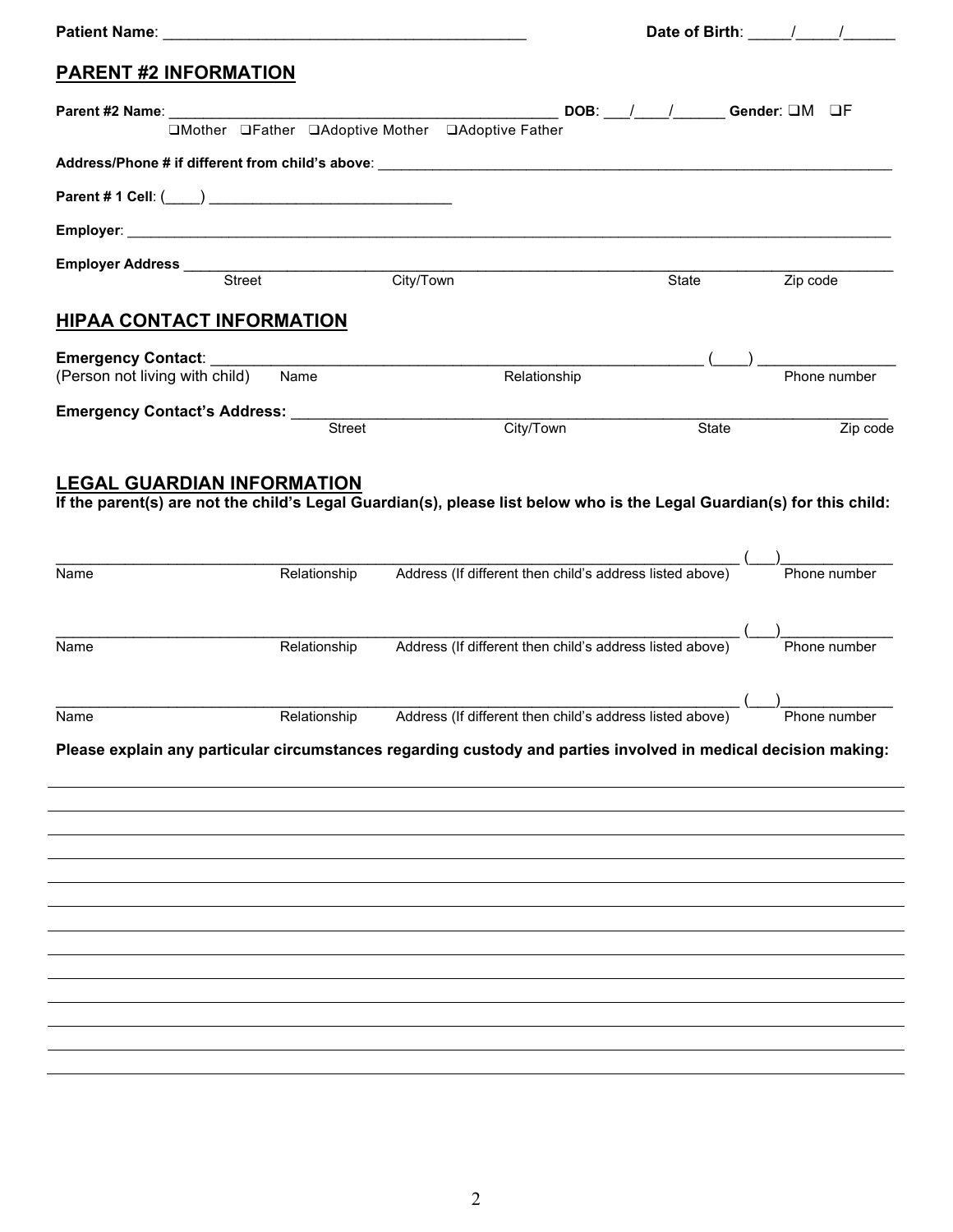| PRIMARY INSURANCE INFORMATION                                                    |                            |              |
|----------------------------------------------------------------------------------|----------------------------|--------------|
| Person Responsible for the bill (Guarantor): ___________________________________ | $\overline{\mathsf{Name}}$ | Relationship |
|                                                                                  |                            |              |
|                                                                                  |                            |              |
|                                                                                  |                            |              |
| Patients Relationship to Policy Holder: □ Self □ Child □ Other: ________________ |                            |              |
| <b>SECONDARY INSURANCE INFORMATION</b>                                           |                            |              |
| Person Responsible for the bill (Guarantor): ___________________________________ |                            |              |
|                                                                                  | <b>Name</b>                | Relationship |
|                                                                                  |                            |              |
|                                                                                  |                            |              |
| Patients Relationship to Policy Holder: Q Self Q Child Q Other:                  |                            |              |

**Who completed this form?** ❑Mother ❑Father ❑Adoptive Mother ❑Adoptive Father ❑Child/ Self ❑Other

**Name (if other)**: \_\_\_\_\_\_\_\_\_\_\_\_\_\_\_\_\_\_\_\_\_\_\_\_\_\_\_\_\_\_

**The above information is accurate to the best of my knowledge. I authorize my insurance benefits to be paid directly to the physician. I understand that I am financially responsible for any balance not covered by insurance. I also authorize CNY Family Care or the insurance company to release any information required to process claims.**

**Patient/Guardian Name:** \_\_\_\_\_\_\_\_\_\_\_\_\_\_\_\_\_\_\_\_\_\_\_\_\_\_\_\_\_\_\_\_\_\_\_\_\_\_\_\_\_\_\_

**Patient/Guardian signature**: \_\_\_\_\_\_\_\_\_\_\_\_\_\_\_\_\_\_\_\_\_\_\_\_\_\_\_\_\_\_\_\_\_\_\_\_\_\_\_\_ **Date:** \_\_\_\_\_/\_\_\_\_\_/\_\_\_\_\_\_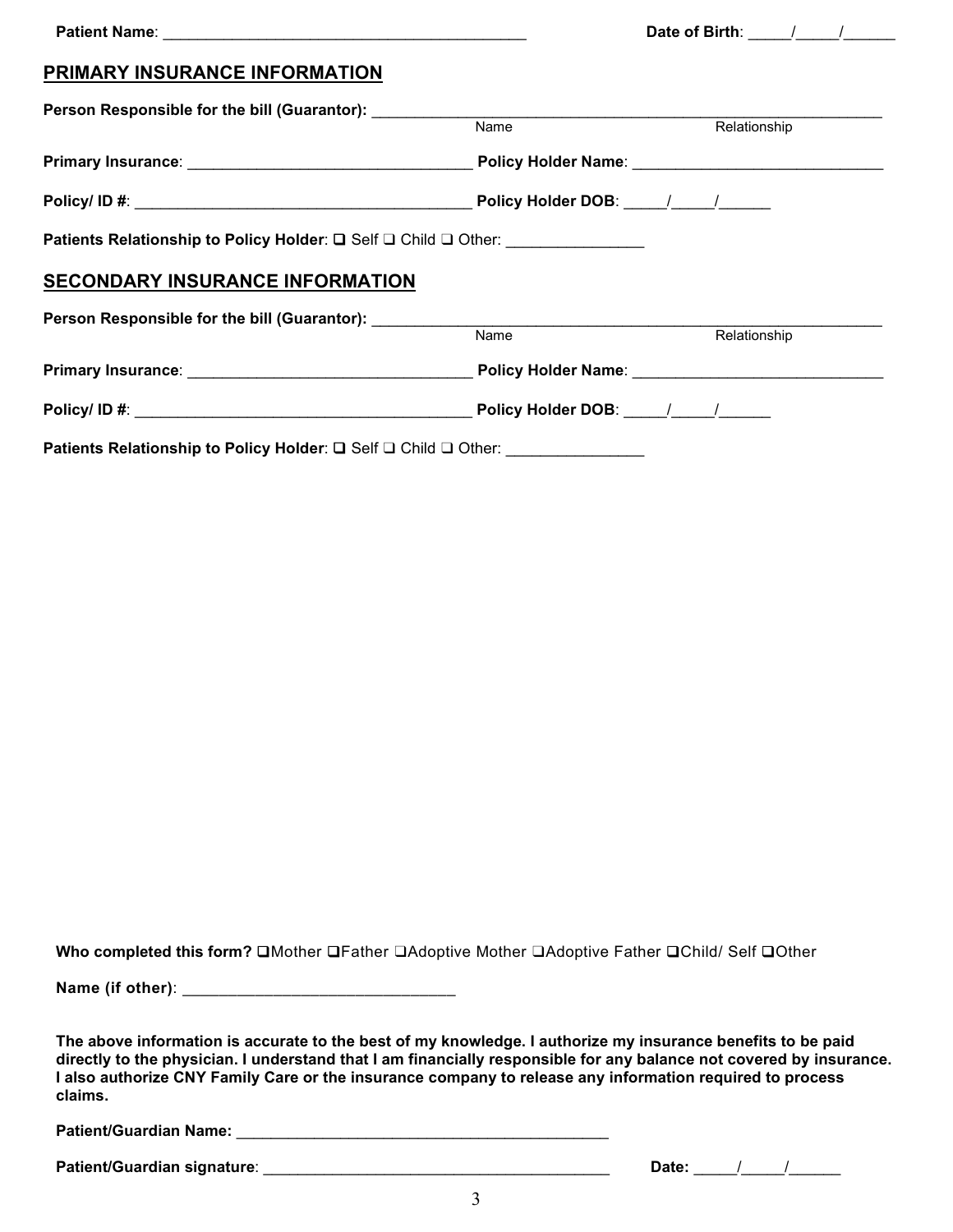# **IMMUNIZATION HISTORY**

| with this intake form.<br><b>ALLERGIES</b>                                                                                                                                      |                                    |                      |              |                                                                                                                                                                                                                                                                                                                                                                                                                                    | <b>IMPORTANT: We ask that you attach a copy of your child's immunization record and return it</b>                      |
|---------------------------------------------------------------------------------------------------------------------------------------------------------------------------------|------------------------------------|----------------------|--------------|------------------------------------------------------------------------------------------------------------------------------------------------------------------------------------------------------------------------------------------------------------------------------------------------------------------------------------------------------------------------------------------------------------------------------------|------------------------------------------------------------------------------------------------------------------------|
| Does the child have any food allergies? $\square$ No $\square$ Yes $\rightarrow \square$ Cow's Milk $\square$ Eggs $\square$ Tree Nuts $\square$ Peanuts<br>$\square$ Shellfish | □Wheat □Soy □Other food allergies: |                      |              |                                                                                                                                                                                                                                                                                                                                                                                                                                    |                                                                                                                        |
| Has the child had an allergic reaction to:<br>Iodine or X-ray contrast dye $\Box$ No $\Box$ Yes<br>Latex                                                                        |                                    | $\Box$ No $\Box$ Yes |              | Bee or wasp stings<br>Adhesive tape                                                                                                                                                                                                                                                                                                                                                                                                | $\Box$ No $\Box$ Yes<br>$\Box$ No $\Box$ Yes                                                                           |
| Has the child had hives, skin rash, breathing problems, or other allergic reactions to medications?<br>$\Box$ No $\Box$ Yes $\rightarrow$ Describe below:                       |                                    |                      |              |                                                                                                                                                                                                                                                                                                                                                                                                                                    |                                                                                                                        |
| <b>Name of Medication</b>                                                                                                                                                       |                                    |                      |              | <b>Describe Allergic Reaction</b>                                                                                                                                                                                                                                                                                                                                                                                                  |                                                                                                                        |
|                                                                                                                                                                                 |                                    |                      |              |                                                                                                                                                                                                                                                                                                                                                                                                                                    |                                                                                                                        |
|                                                                                                                                                                                 |                                    |                      |              |                                                                                                                                                                                                                                                                                                                                                                                                                                    |                                                                                                                        |
|                                                                                                                                                                                 |                                    |                      |              |                                                                                                                                                                                                                                                                                                                                                                                                                                    |                                                                                                                        |
| <b>MEDICATIONS</b>                                                                                                                                                              |                                    |                      |              |                                                                                                                                                                                                                                                                                                                                                                                                                                    |                                                                                                                        |
| supplements, birth control, pain relievers, diuretics, laxatives, and herbal remedies?<br>$\Box$ No $\Box$ Yes $\rightarrow$ List medications below:                            |                                    |                      |              |                                                                                                                                                                                                                                                                                                                                                                                                                                    | Is the child currently taking prescription or non-prescription medications, including vitamins, nutritional            |
| <b>Name of Medication</b>                                                                                                                                                       | <b>Dose</b>                        |                      |              | <b>How Often Taken</b>                                                                                                                                                                                                                                                                                                                                                                                                             | <b>Reason for Use</b>                                                                                                  |
|                                                                                                                                                                                 |                                    |                      |              |                                                                                                                                                                                                                                                                                                                                                                                                                                    |                                                                                                                        |
|                                                                                                                                                                                 |                                    |                      |              |                                                                                                                                                                                                                                                                                                                                                                                                                                    |                                                                                                                        |
| HEALTH MAINTENANCE HISTORY                                                                                                                                                      |                                    |                      |              |                                                                                                                                                                                                                                                                                                                                                                                                                                    |                                                                                                                        |
| who performed it.                                                                                                                                                               |                                    |                      |              |                                                                                                                                                                                                                                                                                                                                                                                                                                    | Has the child/ patient received the following HEALTH MAINTENANCE? If yes, indicate the date of the last exam/ test and |
| Dental Exam                                                                                                                                                                     | □ Unknown                          | $\Box$ Yes           | $\Box$ No    | Date: $\frac{1}{\sqrt{1-\frac{1}{2}}\cdot\frac{1}{2}}$                                                                                                                                                                                                                                                                                                                                                                             | Where: ______________________                                                                                          |
| Eye Exam                                                                                                                                                                        | □ Unknown                          | $\Box$ Yes           | $\Box$ No    | Date: __________                                                                                                                                                                                                                                                                                                                                                                                                                   | Where: _______________________                                                                                         |
| Routine Physical Exam                                                                                                                                                           | □ Unknown                          | $\square$ Yes        | $\Box$ No    | Date: $\frac{1}{\sqrt{1-\frac{1}{2}}\cdot\sqrt{1-\frac{1}{2}}\cdot\sqrt{1-\frac{1}{2}}\cdot\sqrt{1-\frac{1}{2}}\cdot\sqrt{1-\frac{1}{2}}\cdot\sqrt{1-\frac{1}{2}}\cdot\sqrt{1-\frac{1}{2}}\cdot\sqrt{1-\frac{1}{2}}\cdot\sqrt{1-\frac{1}{2}}\cdot\sqrt{1-\frac{1}{2}}\cdot\sqrt{1-\frac{1}{2}}\cdot\sqrt{1-\frac{1}{2}}\cdot\sqrt{1-\frac{1}{2}}\cdot\sqrt{1-\frac{1}{2}}\cdot\sqrt{1-\frac{1}{2}}\cdot\sqrt{1-\frac{1}{2}}\cdot\$ |                                                                                                                        |
| <b>Lead Test</b>                                                                                                                                                                | $\Box$ Unknown                     | $\Box$ Yes           | $\square$ No | Date: __________                                                                                                                                                                                                                                                                                                                                                                                                                   | Where: _______________________                                                                                         |
| <b>CHILDHOOD ILLNESS</b>                                                                                                                                                        |                                    |                      |              |                                                                                                                                                                                                                                                                                                                                                                                                                                    |                                                                                                                        |

**Indicate if the child has had:**

**Any serious childhood Illnesses?** ❑ None ❑ Chickenpox ❑ Measles ❑ Meningitis ❑ Mumps ❑ Pertussis ❑ Poliomyelitis ❑ Rheumatic Fever ❑ Rubella ❑ Other: \_\_\_\_\_\_\_\_\_\_\_\_\_\_\_\_\_\_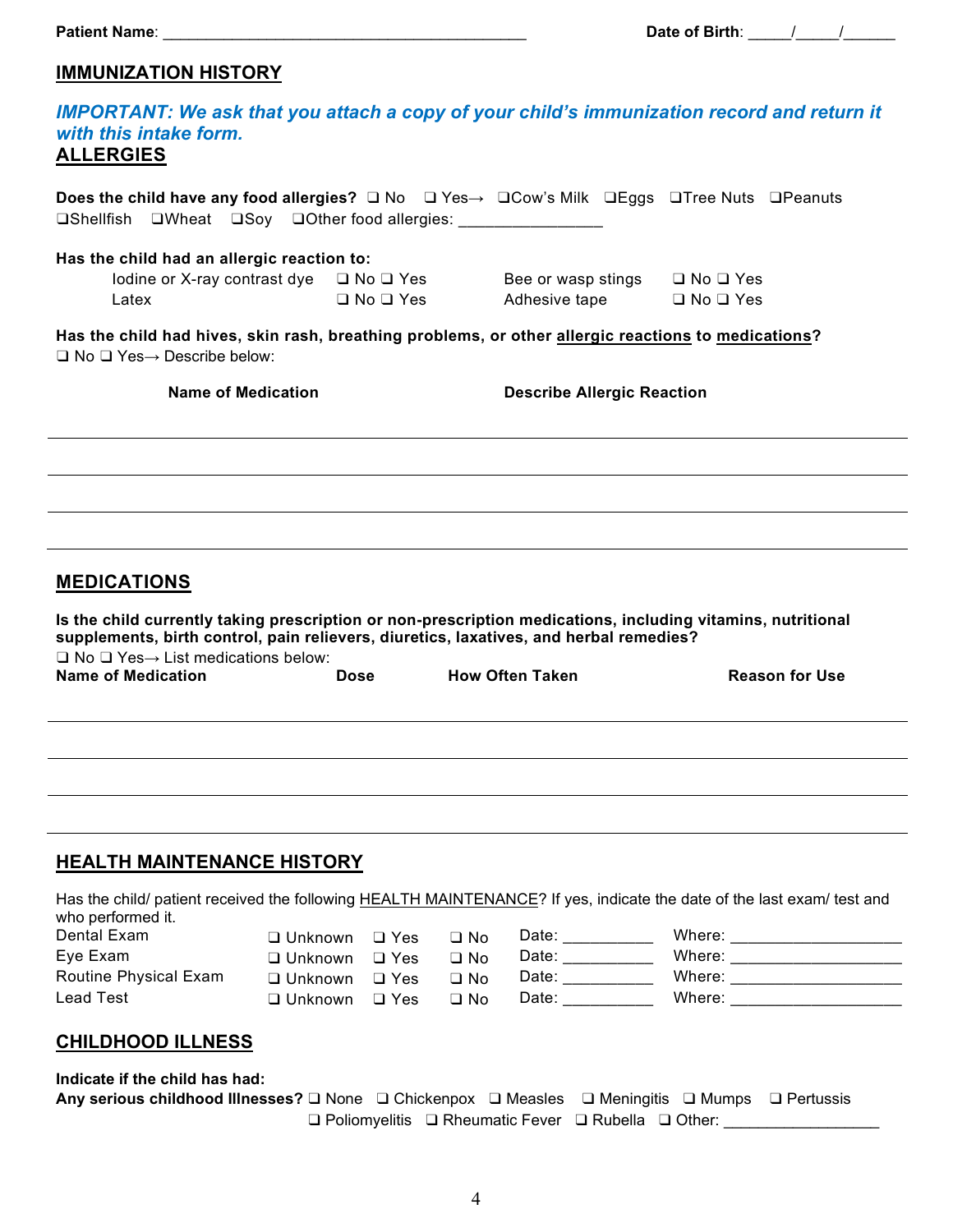#### **MEDICAL PROBLEMS REVIEW**

#### **Has the child had any of the following? NO YES Describe the problem when appropriate.**

| Ear Infections (recurrent) ________________    | □ |  |
|------------------------------------------------|---|--|
| Developmental Problems <b>Example 2018</b>     |   |  |
|                                                |   |  |
| Joint Disorder _______________________________ |   |  |
| Mental Illness <b>Communication</b>            |   |  |
|                                                |   |  |
| Sexually transmitted disease(s) ___________    |   |  |
| Treatment for alcohol and/or drug use          |   |  |

**Indicate whether the child ever had a medical problem and/or surgery related to each following by placing a check (√) in the appropriate boxes. If they had surgery, indicate the approximate year(s) of surgery. Describe the problem and type of surgery. Circle the appropriate choice when multiple choices are listed in a question.**

| $\Box$ Poliomyelitis $\Box$ Rheumatic Fever $\Box$ Rubella $\Box$<br>Other: | No<br>Problem | Medical<br>Problem | Had<br>Surgery | Year(s) | Describe |
|-----------------------------------------------------------------------------|---------------|--------------------|----------------|---------|----------|
| Eyes                                                                        | $\Box$        | $\Box$             | $\Box$         |         |          |
| Ears, nose, sinuses, tonsils (tubes)                                        | $\Box$        | $\Box$             | □              |         |          |
| Thyroid or parathyroid glands                                               | $\Box$        | $\Box$             | ❏              |         |          |
| Coronary (heart), heart arteries, heart valves, heart rhythm                | $\Box$        | $\Box$             | □              |         |          |
| Arteries (aorta, arteries to head, arms, legs)                              | $\Box$        | $\Box$             | $\Box$         |         |          |
| Veins, blood clots in the veins                                             | ❏             | $\Box$             | □              |         |          |
| Lungs (asthma)                                                              | $\Box$        | $\Box$             | ❏              |         |          |
| Esophagus or stomach (ulcer, reflux)                                        | ◻             | $\Box$             | □              |         |          |
| Bowel (small & large intestine)                                             | $\Box$        | $\Box$             | $\Box$         |         |          |
| Appendix, Intestinal Disorder)                                              | $\Box$        | $\Box$             | $\Box$         |         |          |
| Liver or gall bladder (including Hepatitis)                                 | $\Box$        | $\Box$             | □              |         |          |
| Hernia                                                                      | $\Box$        | $\Box$             | ◻              |         |          |
| Kidneys or bladder (urinary disorder)                                       | $\Box$        | $\Box$             | $\Box$         |         |          |
| Bones, joints, muscles, back neck, spine                                    | $\Box$        | $\Box$             | $\Box$         |         |          |
| Brain (seizure disorder, Meningitis)                                        | $\Box$        | $\Box$             | $\Box$         |         |          |
| Skin (eczema, acne)                                                         | $\Box$        | $\Box$             | $\Box$         |         |          |
| FEMALES: uterus, tubes, ovaries                                             | □             | ◻                  | ❏              |         |          |
| MALE: prostate, penis, testes, vasectomy                                    | $\Box$        | $\Box$             | $\Box$         |         |          |
| Other: (please describe)                                                    |               |                    |                |         |          |
|                                                                             |               |                    |                |         |          |

**Has the child had Anesthesia Complication(s)?** ❑ No ❑ Yes→ ❑ Malignant Hyperthermia ❑ Seizure

❑ Arrhythmia ❑ Nausea ❑ Vomiting ❑ Other\_\_\_\_\_\_\_\_\_\_\_\_\_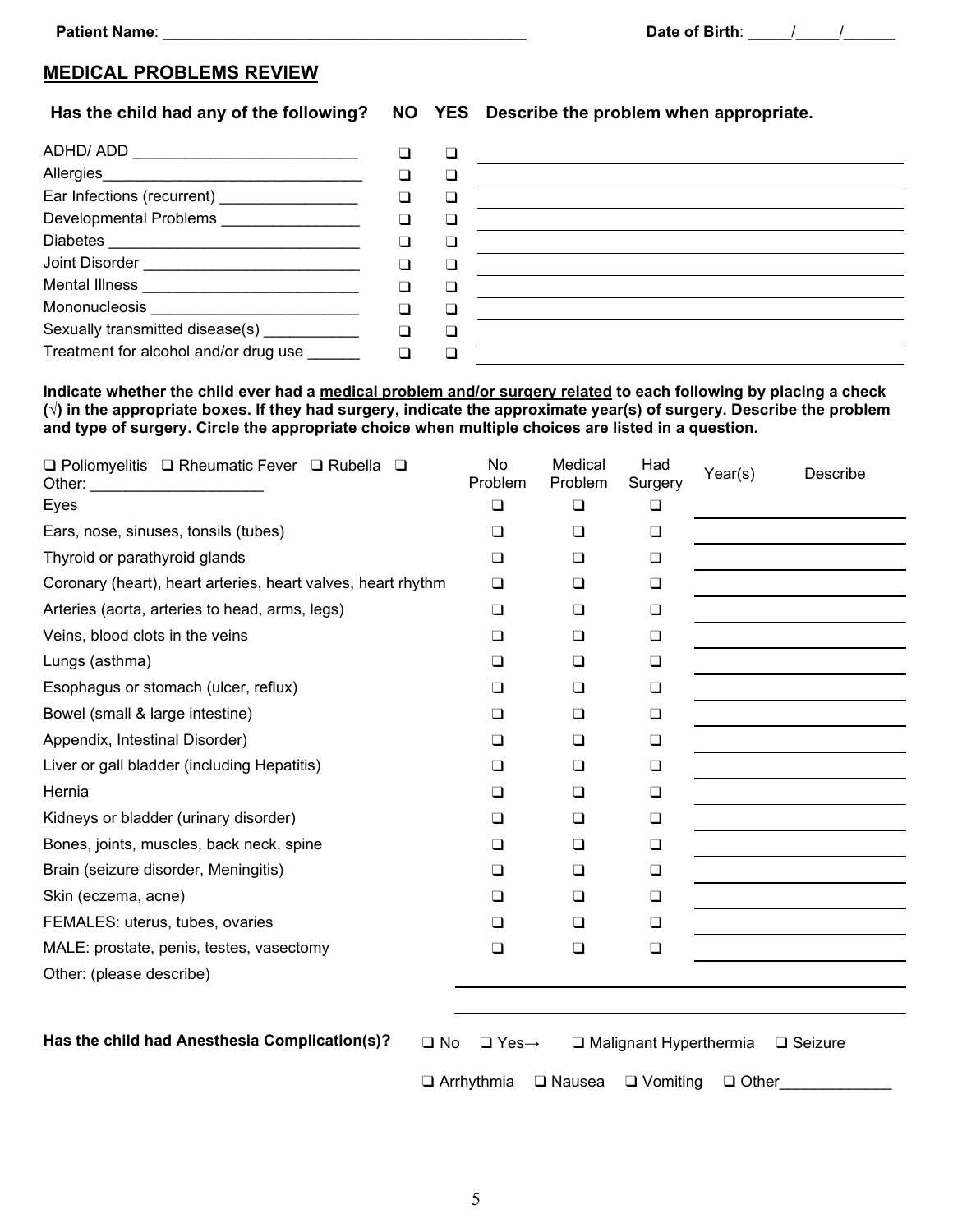|        |                                                                                                                 | Date of Birth: / |          |                                         |  |  |  |  |
|--------|-----------------------------------------------------------------------------------------------------------------|------------------|----------|-----------------------------------------|--|--|--|--|
|        | <b>Child's Former Primary Care Provider:</b>                                                                    |                  |          |                                         |  |  |  |  |
|        |                                                                                                                 | Provider Name    |          | <b>Practice Name</b>                    |  |  |  |  |
|        |                                                                                                                 |                  |          |                                         |  |  |  |  |
| Street | City/Town                                                                                                       | State            | Zip code | Phone                                   |  |  |  |  |
|        | <b>HOSPITALIZATIONS</b> Has the child ever been hospitalized? $\Box$ No $\Box$ Yes $\rightarrow$ Describe below |                  |          |                                         |  |  |  |  |
| Year   | Reason                                                                                                          | Facility         |          | (Name and address if out of local area) |  |  |  |  |
|        |                                                                                                                 |                  |          |                                         |  |  |  |  |
|        |                                                                                                                 |                  |          |                                         |  |  |  |  |
|        |                                                                                                                 |                  |          |                                         |  |  |  |  |
|        |                                                                                                                 |                  |          |                                         |  |  |  |  |
|        |                                                                                                                 |                  |          |                                         |  |  |  |  |
|        |                                                                                                                 |                  |          |                                         |  |  |  |  |
|        | <b>SERIOUS ACCIDENTS OR INJURIES</b>                                                                            |                  |          |                                         |  |  |  |  |
|        |                                                                                                                 |                  |          |                                         |  |  |  |  |

**Serious Accidents/ Injuries?** ❑ None ❑ Auto Accident ❑ Burn Injury ❑ Concussion ❑ Electrocution Injury ❑ Fracture ❑ Head Injury ❑ Laceration (Deep Cuts) ❑ Penetrating Wound (Stabbing) ❑ Sports-Related Injury ❑ Sprain ❑ Strain ❑ Other: \_\_\_\_\_\_\_\_\_\_\_\_

**Please list below any specialists the child sees OR has seen, and their contact information (phone number, address):**

|                                | <b>ASSISTIVE DEVICES</b>                        |                                             |              |                                                          |             |                                                                                                             |                      |                                             |                                                                                                                     |
|--------------------------------|-------------------------------------------------|---------------------------------------------|--------------|----------------------------------------------------------|-------------|-------------------------------------------------------------------------------------------------------------|----------------------|---------------------------------------------|---------------------------------------------------------------------------------------------------------------------|
|                                |                                                 |                                             |              |                                                          |             | Please indicate if the child currently requires any assistive devices.                                      |                      |                                             |                                                                                                                     |
| Brace(s):                      | $\Box$ Knee                                     | $\Box$ Neck                                 |              | $\square$ Wrist                                          | $\Box$ Back | <b>Contacts:</b>                                                                                            | $\Box$ Soft contacts | $\Box$ Hard contacts                        |                                                                                                                     |
| <b>Crutches:</b>               | □ Axillary Crutches (armpit)                    |                                             |              | □ Forearm Crutches                                       |             | Glasses:                                                                                                    | $\square$ Glasses    | $\Box$ Bifocals                             | $\Box$ Trifocals                                                                                                    |
| <b>Hearing</b><br>Aid:         | $\Box$ Bilateral                                | $\Box$ Left                                 |              | $\Box$ Right                                             |             | <b>Wears Corrective</b><br>Shoes:                                                                           |                      |                                             | $\Box$ Left Foot $\Box$ Right Foot                                                                                  |
| Wheelchair:                    | $\square$ Manual                                | $\Box$ Electric                             |              |                                                          |             |                                                                                                             |                      | □ Bilateral Feet                            |                                                                                                                     |
|                                | For girls only) OBSTETRICS/ GYNECOLOGIC HISTORY |                                             |              |                                                          |             | $\Box$ NONE (Child does not require any assistive devices)                                                  |                      |                                             |                                                                                                                     |
|                                |                                                 |                                             |              |                                                          |             |                                                                                                             |                      |                                             |                                                                                                                     |
|                                | Has she started menstrual periods?              |                                             |              |                                                          |             | $\Box$ No $\Box$ Yes $\rightarrow$ Age of first menstrual period:<br><b>Last Menstrual Period (Approx.)</b> |                      |                                             | <u> 1989 - Johann Barn, fransk politik (d. 1989)</u>                                                                |
| <b>Period Frequency:</b>       |                                                 |                                             |              |                                                          |             | $\Box$ Regular (once a month) $\Box$ Irregular                                                              |                      |                                             | <u> 1980 - Jan James Barbara, politik eta politik eta politik eta politik eta politik eta politik eta politik e</u> |
| Is she sexually active?        |                                                 |                                             |              |                                                          |             | $\Box$ No $\Box$ Yes $\rightarrow$ Current Contraceptive Method(s):                                         |                      |                                             |                                                                                                                     |
|                                |                                                 |                                             |              |                                                          |             |                                                                                                             |                      |                                             |                                                                                                                     |
| <b>BIRTH HISTORY</b>           |                                                 |                                             |              |                                                          |             |                                                                                                             |                      |                                             |                                                                                                                     |
| Was the child born at<br>term? |                                                 | $\Box$ Yes                                  | $\square$ No | $\Box$ Early                                             | $\Box$ Late |                                                                                                             |                      | If early or late, how many weeks gestation? |                                                                                                                     |
| Delivery<br>Type:              |                                                 | $\Box$ Breech $\Box C$ -Section (Emergency) |              |                                                          |             |                                                                                                             |                      |                                             | □C-Section (Scheduled) □Vaginal □ Vaginal w/ Forceps Assist                                                         |
|                                | <b>Birth Length:</b>                            | □ Vaginal w/ Vacuum Assist                  |              | Birth Weight: <b>Contract Contract Contract Contract</b> |             |                                                                                                             |                      | Hospital Discharge Weight:                  |                                                                                                                     |
|                                |                                                 |                                             |              |                                                          |             |                                                                                                             |                      |                                             |                                                                                                                     |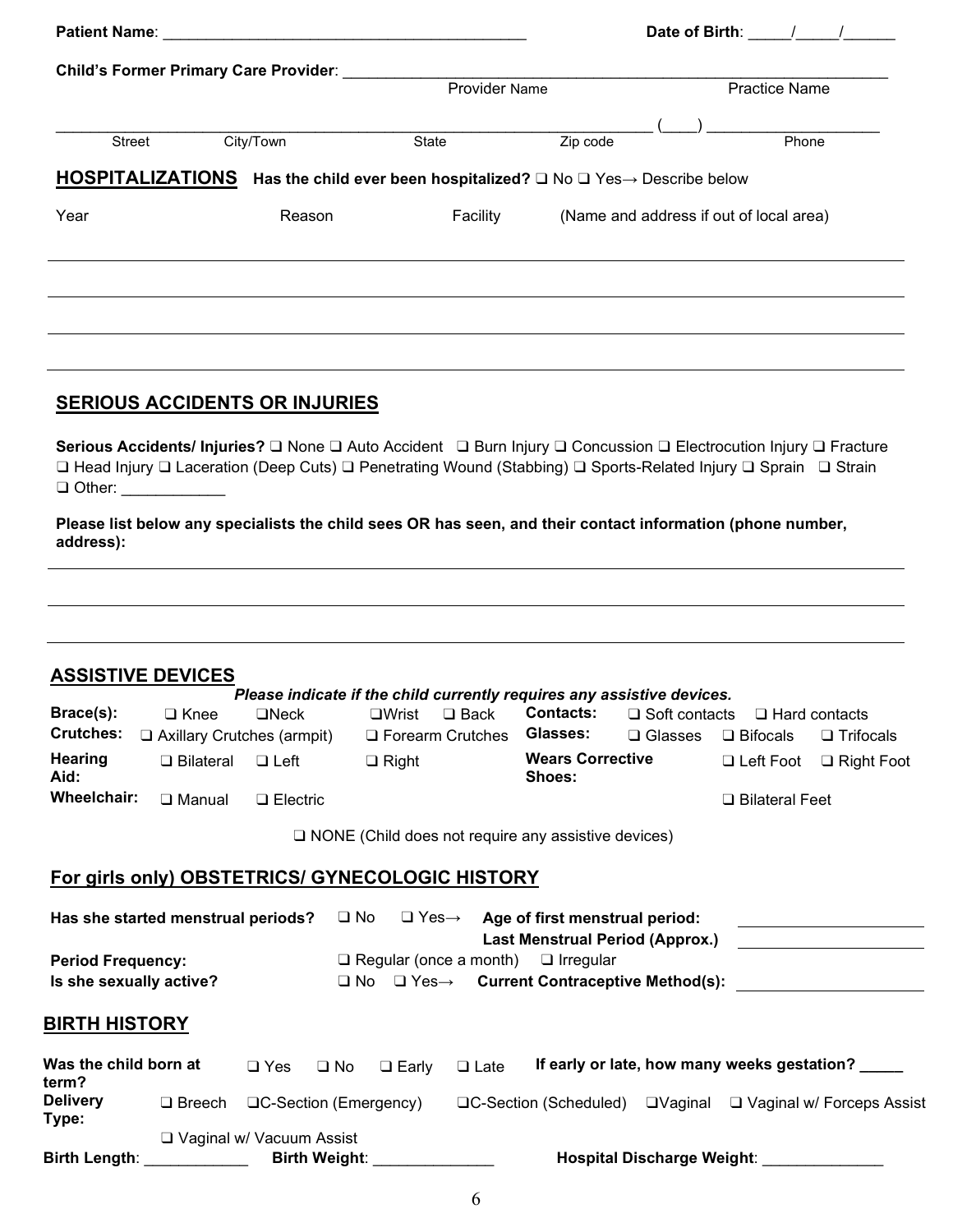| <b>Patient Name: Example 2018</b>                                                                                                                                                                                                                                                                                                                                                                                                                                                                                                                                                                                        |                                               |                                                                                      |        |                 |                |                                                                                   |                         |                         |                         |      |                                     | Date of Birth: / /                                  |                                                    |
|--------------------------------------------------------------------------------------------------------------------------------------------------------------------------------------------------------------------------------------------------------------------------------------------------------------------------------------------------------------------------------------------------------------------------------------------------------------------------------------------------------------------------------------------------------------------------------------------------------------------------|-----------------------------------------------|--------------------------------------------------------------------------------------|--------|-----------------|----------------|-----------------------------------------------------------------------------------|-------------------------|-------------------------|-------------------------|------|-------------------------------------|-----------------------------------------------------|----------------------------------------------------|
| <b>Child's Blood Type:</b>                                                                                                                                                                                                                                                                                                                                                                                                                                                                                                                                                                                               | $\Box A$<br>$\Box$ B<br>$\Box$ AB<br>$\Box$ O | $\square$ Positive<br>$\square$ Positive<br>$\square$ Positive<br>$\square$ Positive |        |                 |                | $\Box$ Negative<br>$\square$ Negative<br>$\square$ Negative<br>$\square$ Negative |                         |                         | Jaundice:<br>HepB:      |      | <b>Newborn Hearing Test:</b>        | $\square$ Pass<br>$\Box$ Yes<br>$\square$ Immunized | $\Box$ Failed<br>$\Box$ No<br>$\Box$ Not Immunized |
| <b>Mother Pregnancy Problems/Complications/Delivery:</b>                                                                                                                                                                                                                                                                                                                                                                                                                                                                                                                                                                 |                                               |                                                                                      |        |                 |                |                                                                                   | $\Box$ No               |                         |                         |      | $\Box$ Yes, $\rightarrow$ Describe: |                                                     |                                                    |
| <b>FAMILY HISTORY MEDICAL ISSUES</b>                                                                                                                                                                                                                                                                                                                                                                                                                                                                                                                                                                                     |                                               |                                                                                      |        |                 |                |                                                                                   |                         |                         |                         |      |                                     |                                                     |                                                    |
| Is the child adopted?<br>$\Box$ Yes, $\rightarrow$ If known, complete the following information below about the child's <b>blood</b> relatives. Exclude adoptive<br>parents and siblings<br>$\Box$ No $\rightarrow$ Complete the following information about the child's <b>blood</b> relatives. Exclude adoptive parents and siblings.<br>Place a checkmark $(\sqrt{ } )$ in the appropriate boxes to identify all illnesses/conditions you know have occurred in the<br>child's blood relatives. Check "NONE" if you are not aware of any relative having the illness/condition. Describe the<br>illness or condition. |                                               |                                                                                      |        |                 |                |                                                                                   |                         |                         |                         |      |                                     |                                                     |                                                    |
|                                                                                                                                                                                                                                                                                                                                                                                                                                                                                                                                                                                                                          |                                               | Father                                                                               | Mother | <b>Brothers</b> | <b>Sisters</b> | <b>Child's Family Members</b><br>Paternal<br>Grandmothe                           | Paternal<br>Grandfather | Maternal<br>Grandmother | Grandfather<br>Maternal | None | <b>Describe</b>                     |                                                     |                                                    |
| <b>Illness/Condition</b><br>Immune Problems, HIV, AIDS                                                                                                                                                                                                                                                                                                                                                                                                                                                                                                                                                                   |                                               |                                                                                      |        |                 |                |                                                                                   |                         |                         |                         |      |                                     |                                                     |                                                    |
| Alcoholism                                                                                                                                                                                                                                                                                                                                                                                                                                                                                                                                                                                                               |                                               |                                                                                      |        |                 |                |                                                                                   |                         |                         |                         |      |                                     |                                                     |                                                    |
| <b>Addiction - Drugs</b>                                                                                                                                                                                                                                                                                                                                                                                                                                                                                                                                                                                                 |                                               |                                                                                      |        |                 |                |                                                                                   |                         |                         |                         |      |                                     |                                                     |                                                    |
| Anemia                                                                                                                                                                                                                                                                                                                                                                                                                                                                                                                                                                                                                   |                                               |                                                                                      |        |                 |                |                                                                                   |                         |                         |                         |      |                                     |                                                     |                                                    |
| Arthritis (childhood) (JRA)                                                                                                                                                                                                                                                                                                                                                                                                                                                                                                                                                                                              |                                               |                                                                                      |        |                 |                |                                                                                   |                         |                         |                         |      |                                     |                                                     |                                                    |
| <b>Birth Defects</b>                                                                                                                                                                                                                                                                                                                                                                                                                                                                                                                                                                                                     |                                               |                                                                                      |        |                 |                |                                                                                   |                         |                         |                         |      |                                     |                                                     |                                                    |
| Bleeding Disorder or Clotting Disorder                                                                                                                                                                                                                                                                                                                                                                                                                                                                                                                                                                                   |                                               |                                                                                      |        |                 |                |                                                                                   |                         |                         |                         |      |                                     |                                                     |                                                    |
| Crohn's or ulcerative colitis                                                                                                                                                                                                                                                                                                                                                                                                                                                                                                                                                                                            |                                               |                                                                                      |        |                 |                |                                                                                   |                         |                         |                         |      |                                     |                                                     |                                                    |
| Developmental Delay                                                                                                                                                                                                                                                                                                                                                                                                                                                                                                                                                                                                      |                                               |                                                                                      |        |                 |                |                                                                                   |                         |                         |                         |      |                                     |                                                     |                                                    |
| Diabetes                                                                                                                                                                                                                                                                                                                                                                                                                                                                                                                                                                                                                 |                                               |                                                                                      |        |                 |                |                                                                                   |                         |                         |                         |      |                                     |                                                     |                                                    |
| Epilepsy or Convulsions                                                                                                                                                                                                                                                                                                                                                                                                                                                                                                                                                                                                  |                                               |                                                                                      |        |                 |                |                                                                                   |                         |                         |                         |      |                                     |                                                     |                                                    |
| Heart Disease (before 50 years old)                                                                                                                                                                                                                                                                                                                                                                                                                                                                                                                                                                                      |                                               |                                                                                      |        |                 |                |                                                                                   |                         |                         |                         |      |                                     |                                                     |                                                    |
| High Blood Pressure (before age 50)                                                                                                                                                                                                                                                                                                                                                                                                                                                                                                                                                                                      |                                               |                                                                                      |        |                 |                |                                                                                   |                         |                         |                         |      |                                     |                                                     |                                                    |

### **HOME ENVIRONMENT**

Intellectual Disability (Mental Retardation)

Kidney Disease Liver Disease Mental Illness

Thyroid Disease

### **What is the child's current living arrangement?**

❑Apartment ❑Car ❑Friend's Home ❑Relative's Home ❑Group Home ❑House ❑Trailer ❑Homeless-living on the street ❑Homeless-staying in a shelter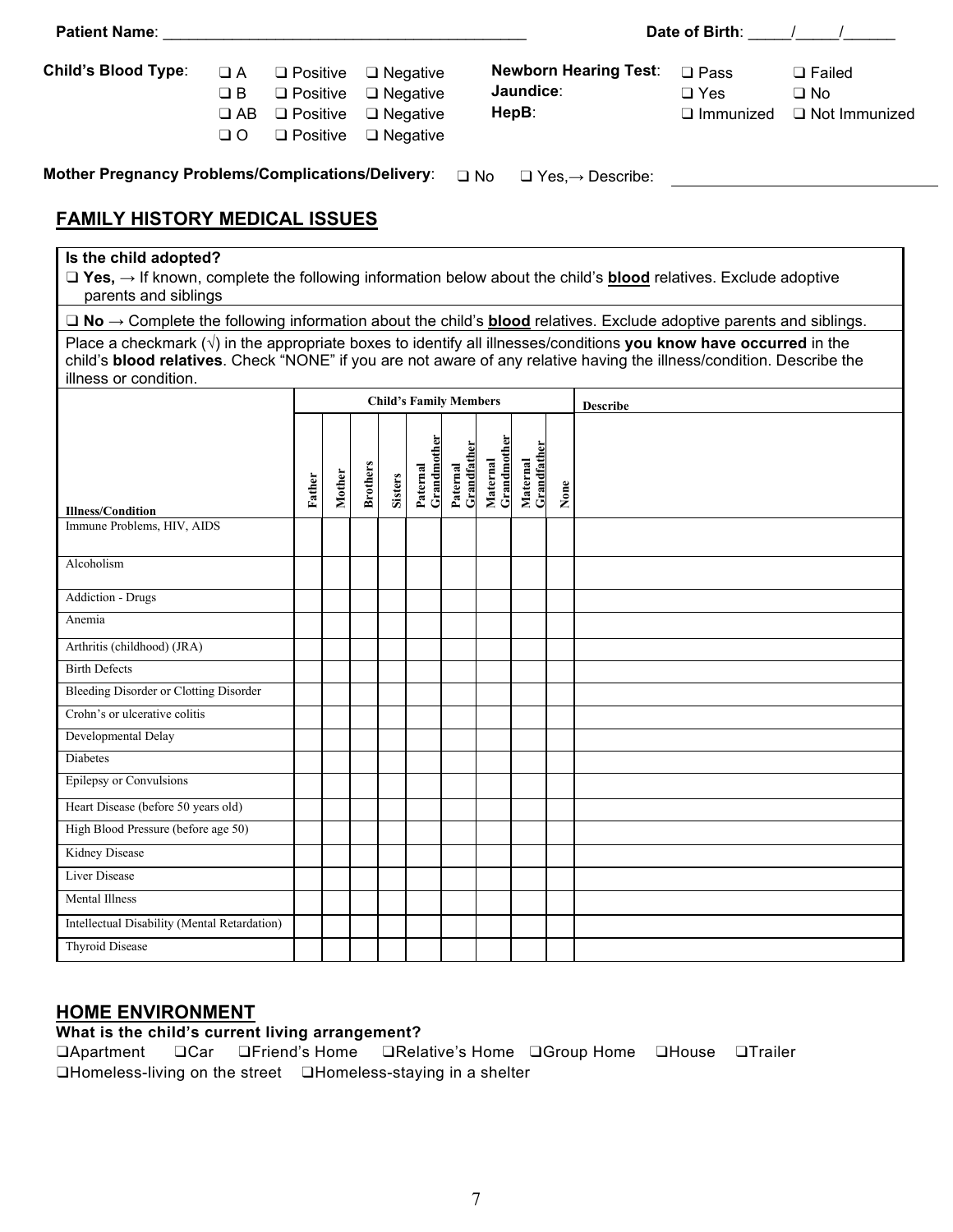|                                                    |                                                                                                                                                                                                                                                                           | Date of Birth: $\frac{1}{\sqrt{1-\frac{1}{2}}}\frac{1}{\sqrt{1-\frac{1}{2}}}\frac{1}{\sqrt{1-\frac{1}{2}}}\frac{1}{\sqrt{1-\frac{1}{2}}}\frac{1}{\sqrt{1-\frac{1}{2}}}\frac{1}{\sqrt{1-\frac{1}{2}}}\frac{1}{\sqrt{1-\frac{1}{2}}}\frac{1}{\sqrt{1-\frac{1}{2}}}\frac{1}{\sqrt{1-\frac{1}{2}}}\frac{1}{\sqrt{1-\frac{1}{2}}}\frac{1}{\sqrt{1-\frac{1}{2}}}\frac{1}{\sqrt{1-\frac{1}{2}}}\frac{1}{\sqrt{1-\frac{1$ |                        |  |  |  |  |  |
|----------------------------------------------------|---------------------------------------------------------------------------------------------------------------------------------------------------------------------------------------------------------------------------------------------------------------------------|-------------------------------------------------------------------------------------------------------------------------------------------------------------------------------------------------------------------------------------------------------------------------------------------------------------------------------------------------------------------------------------------------------------------|------------------------|--|--|--|--|--|
| Please list all those living in the child's home:  |                                                                                                                                                                                                                                                                           |                                                                                                                                                                                                                                                                                                                                                                                                                   |                        |  |  |  |  |  |
| <b>Name</b>                                        | <b>Relationship to Child</b>                                                                                                                                                                                                                                              | <b>Birthdate</b>                                                                                                                                                                                                                                                                                                                                                                                                  | <b>Health Problems</b> |  |  |  |  |  |
|                                                    | <u> 1990 - Jan James James, amerikansk politik (d. 1980)</u>                                                                                                                                                                                                              |                                                                                                                                                                                                                                                                                                                                                                                                                   |                        |  |  |  |  |  |
| Pets in the child's home?                          | $\Box$ No $\Box$ Yes $\Box$ Dogs (#: __) $\Box$ Cats (#: __) $\Box$ Other Type: ___________ (#: __)                                                                                                                                                                       |                                                                                                                                                                                                                                                                                                                                                                                                                   |                        |  |  |  |  |  |
|                                                    | Is the child exposed to tobacco or marijuana smoke in the home? $\Box$ Yes                                                                                                                                                                                                | $\square$ No                                                                                                                                                                                                                                                                                                                                                                                                      |                        |  |  |  |  |  |
|                                                    | Are their guns in the child's home? DPrefer Not to Answer QNo QYes, locked up QYes, not locked up                                                                                                                                                                         |                                                                                                                                                                                                                                                                                                                                                                                                                   |                        |  |  |  |  |  |
| Child is currently attending:                      | □Daycare □Elementary school (grade: ____) □High School (grade: ____)<br>$\Box$ Home school (grade: $\Box$ ) $\Box$ None (child stays home with parent/ guardian)                                                                                                          |                                                                                                                                                                                                                                                                                                                                                                                                                   |                        |  |  |  |  |  |
| <u>BARRIERS TO CARE</u>                            |                                                                                                                                                                                                                                                                           |                                                                                                                                                                                                                                                                                                                                                                                                                   |                        |  |  |  |  |  |
|                                                    | Parent/ Guardian - please indicate if your child has any learning barriers:                                                                                                                                                                                               |                                                                                                                                                                                                                                                                                                                                                                                                                   |                        |  |  |  |  |  |
|                                                    | □Cognitive ability impaired ❑Deafness-complete □Hearing impaired □Impaired memory □Unable to read<br>$\square$ Unable to understand when he/she reads $\square$ Vision Impaired $\square$<br>$\square$ None Identified – The child does not have any barriers to learning |                                                                                                                                                                                                                                                                                                                                                                                                                   |                        |  |  |  |  |  |
|                                                    | <b>Q Other: Communication of the Communication of the Communication of the Communication of the Communication</b>                                                                                                                                                         |                                                                                                                                                                                                                                                                                                                                                                                                                   |                        |  |  |  |  |  |
|                                                    | Parent/ Guardian - please indicate if your child is receiving any community services?                                                                                                                                                                                     |                                                                                                                                                                                                                                                                                                                                                                                                                   |                        |  |  |  |  |  |
| $\square$ No - Child does not receive any services | <b>QHead Start Program QDay Service Program QHome Care QOccupational Therapy QPhysical Therapy</b>                                                                                                                                                                        |                                                                                                                                                                                                                                                                                                                                                                                                                   |                        |  |  |  |  |  |
|                                                    |                                                                                                                                                                                                                                                                           |                                                                                                                                                                                                                                                                                                                                                                                                                   |                        |  |  |  |  |  |
|                                                    | Parent/ Guardian – please indicate if your child is <b>currently experiencing any abuse?</b>                                                                                                                                                                              |                                                                                                                                                                                                                                                                                                                                                                                                                   |                        |  |  |  |  |  |
| □Yes-Sexually abused                               | <b>□No □Yes-Bullying in school □Yes-Domestic Violence □Yes-Emotional abuse □Yes-Physical abuse</b>                                                                                                                                                                        |                                                                                                                                                                                                                                                                                                                                                                                                                   |                        |  |  |  |  |  |
|                                                    | Parent/ Guardian - please indicate if your child has been abused in the past?                                                                                                                                                                                             |                                                                                                                                                                                                                                                                                                                                                                                                                   |                        |  |  |  |  |  |
| □Yes-Sexually abused                               | □No □Yes-Bullied in school □Yes-Domestic Violence □Yes-Emotionally abused □Yes-Physically abused                                                                                                                                                                          |                                                                                                                                                                                                                                                                                                                                                                                                                   |                        |  |  |  |  |  |
| Is the child on any special diet?                  |                                                                                                                                                                                                                                                                           |                                                                                                                                                                                                                                                                                                                                                                                                                   |                        |  |  |  |  |  |
| Does your child have a job? OYes ONo               |                                                                                                                                                                                                                                                                           |                                                                                                                                                                                                                                                                                                                                                                                                                   |                        |  |  |  |  |  |
|                                                    |                                                                                                                                                                                                                                                                           |                                                                                                                                                                                                                                                                                                                                                                                                                   |                        |  |  |  |  |  |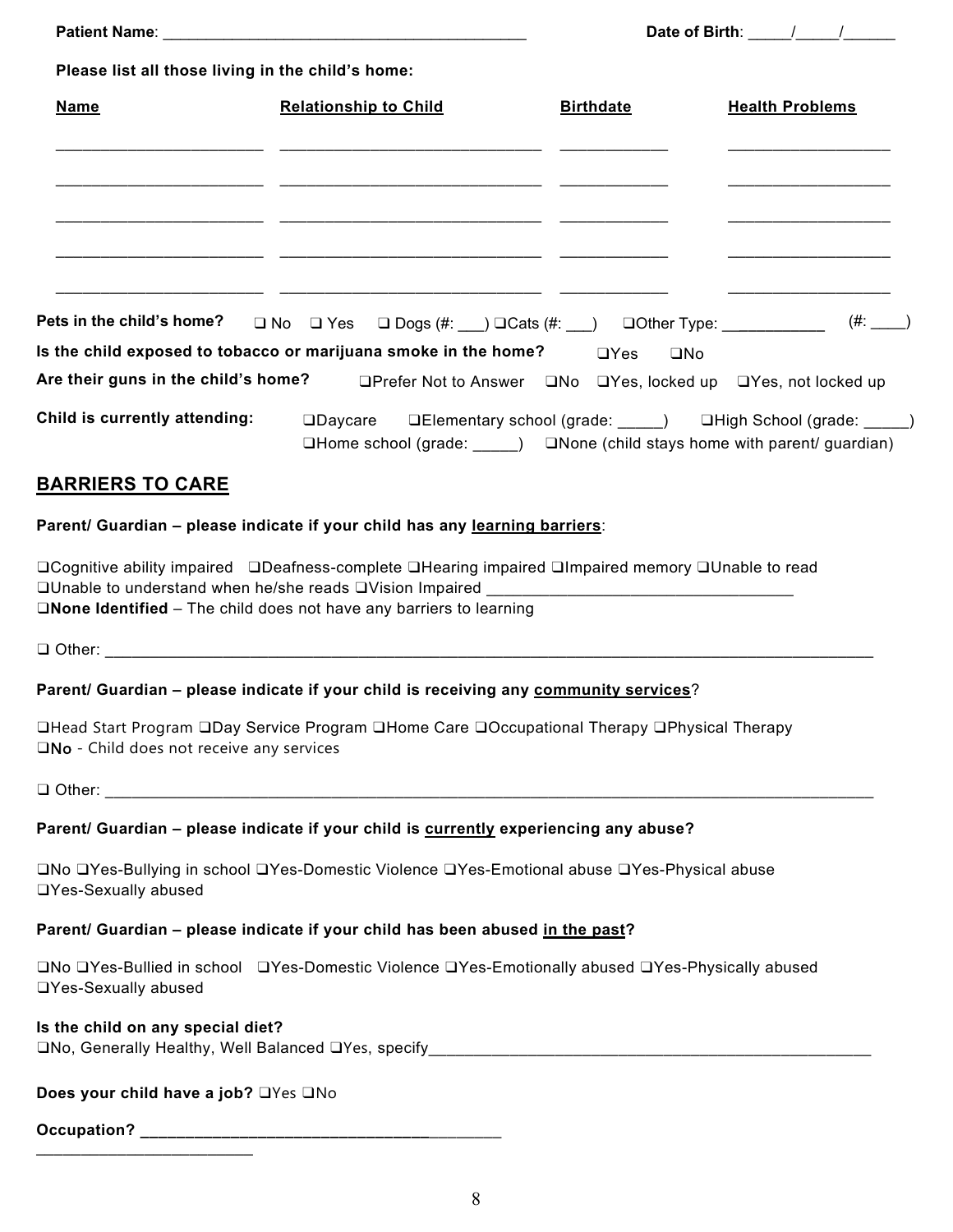#### **Can your child perform any of the below activities of daily living?**

|                               | Ambulating | Bathing | Cooking | Cleaning | Dressing | Grooming | Laundry | Meds | Money | Shopping | Standing | Telephone | Toileting |
|-------------------------------|------------|---------|---------|----------|----------|----------|---------|------|-------|----------|----------|-----------|-----------|
| Dependent                     |            |         |         |          |          |          |         |      |       |          |          |           |           |
| Independent                   |            |         |         |          |          |          |         |      |       |          |          |           |           |
| <b>Requires</b><br>Assistance |            |         |         |          |          |          |         |      |       |          |          |           |           |

## **Personal Habits:**

**Does the child drink any Caffeine?** ❑No ❑Yes

| If yes, what type of caffeine? □ Energy Drinks (how many per day) ______<br>□ Coffee (how many cups per day) ________<br>□ Chocolate (how much per day) _________<br>$\Box$ Iced Tea (how much per day) $\Box$ |
|----------------------------------------------------------------------------------------------------------------------------------------------------------------------------------------------------------------|
| <b>Does the child play any sports?</b> $\square$ No $\square$ Yes: $\square$ Rarely $\square$ Regularly $\square$ Sporadically $\square$ In Season                                                             |
|                                                                                                                                                                                                                |
| Does the child Drive? ONo OYes                                                                                                                                                                                 |
|                                                                                                                                                                                                                |
|                                                                                                                                                                                                                |
| When the child is driving/passenger do they wear their seatbelt? □Always □Sometimes □Never                                                                                                                     |
| <b>Does the child ride a bike?</b> $\Box$ No $\Box$ Yes                                                                                                                                                        |
| When riding their bike, does the child wear a helmet? □Always □Sometimes □Never □N/A                                                                                                                           |

*I have completed this Pediatric Intake Form to the best of my ability –*

**Patient/Guardian Name:** \_\_\_\_\_\_\_\_\_\_\_\_\_\_\_\_\_\_\_\_\_\_\_\_\_\_\_\_\_\_\_\_\_\_\_\_\_\_\_\_\_\_

**Patient/Guardian signature**: \_\_\_\_\_\_\_\_\_\_\_\_\_\_\_\_\_\_\_\_\_\_\_\_\_\_\_\_\_\_\_\_\_\_\_\_\_\_\_ **Date:** \_\_\_\_\_/\_\_\_\_\_/\_\_\_\_\_\_\_